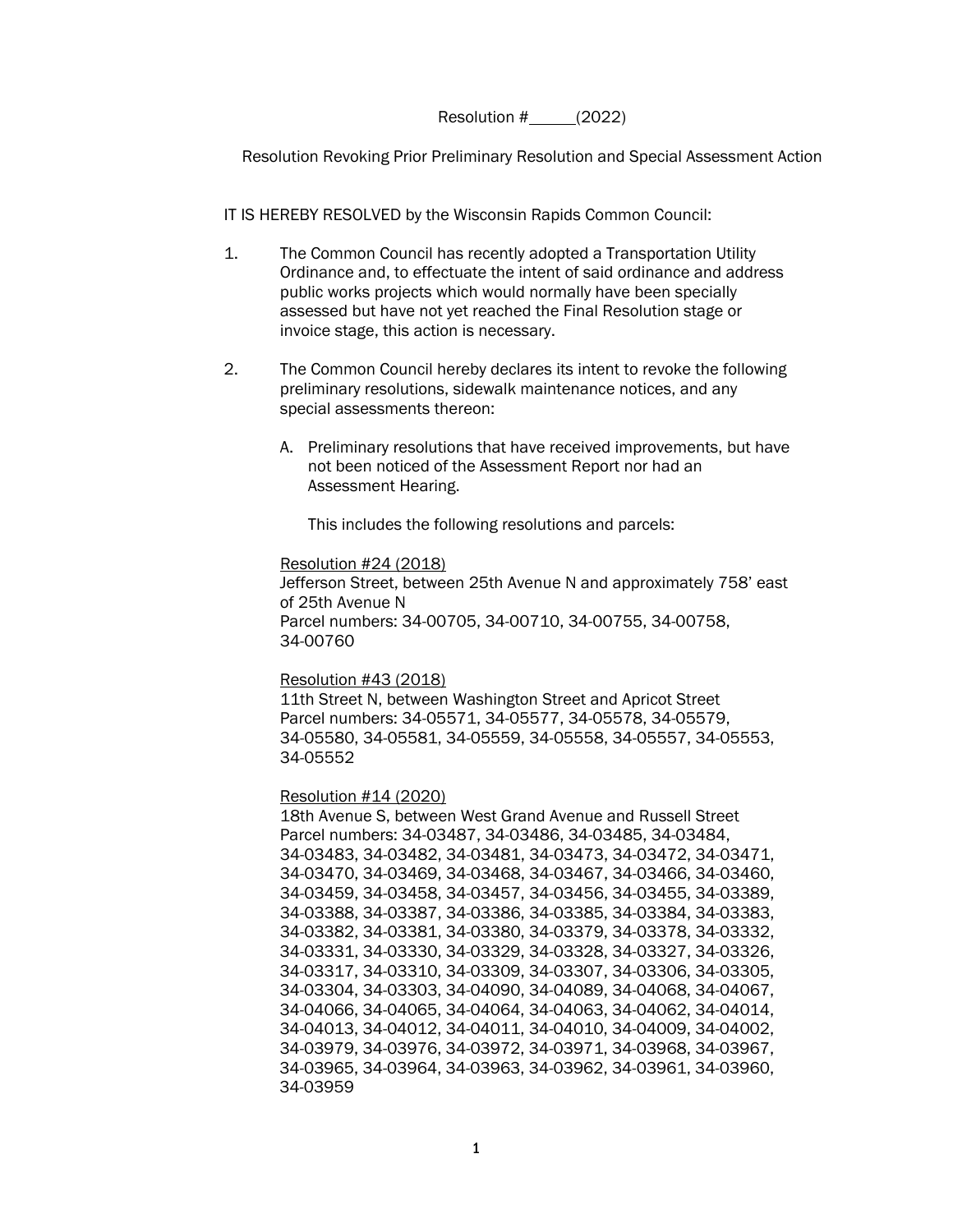# Resolution #13 (2021)

15th Street N, between Apricot Street and Norton Street Parcel numbers: 34-05782, 34-05783, 34-05814, 34-05815, 34-05837, 34-05838, 34-05770, 34-05771, 34-05772, 34-05816, 34-05818, 34-05824, 34-05825, 34-05813, 34-05819, 34-05823, 34-05781, 34-05773

B. Preliminary resolutions for upcoming improvements. This includes the following resolutions and parcels:

# Resolution #2 (2019)

Cherry Street, between Riverview Drive and 1st Street N Parcel numbers: 34-05428, 34-05429, 34-05433, 34-05434, 34-05437, 34-05438, 34-05439, 34-05443, 34-05444, 34-05445

# Resolution #3 (2019)

Smith Street, between Railroad Street and Riverview Drive Parcel numbers: 34-05398, 34-05399, 34-05400, 34-05401, 34-05402, 34-05403, 34-05404, 34-05437, 34-05440, 34-05441, 34-05442, 34-05443, 34-05455, 34-05456, 34-05457, 34-05465, 34-05375, 34-05376, 34-05377, 34-05378, 34-05379, 34-05380, 34-05381, 34-05382, 34-05384, 34-05385, 34-05429, 34-05430, 34-05431, 34-05432, 34-05434, 34-05435, 34-05451, 34-05452, 34-05453

### Resolution #33 (2020)

Fremont St, between 13th Avenue N and 14th Avenue N Parcel numbers: 34-02061, 34-02062, 34-02070, 34-02072, 34-02073

### Resolution #34 (2020)

Fremont St, between 7th Avenue N and 10th Avenue N Parcel numbers: 34-01650, 34-01655, 34-01660, 34-01661, 34-01666, 34-01671, 34-01735, 34-01736, 34-01737, 34-01748, 34-01820, 34-01821

### Resolution #27 (2021)

Oak Street, between East Jackson Street and 16th Street S Parcel numbers: 34-07769, 34-07770, 34-07772, 34-07773, 34-07775, 34-07776, 34-07777, 34-07269, 34-07264, 34-07263, 34-07262, 34-07261, 34-07252, 34-07251, 34-07250, 34-07244, 34-07238, 34-07237, 34-07236, 34-07235, 34-07234, 34-06633, 34-06634, 34-06635, 34-06636, 34-06637, 34-06644, 34-06645, 34-06646, 34-06647, 34-06663, 34-06664, 34-06665, 34-06666, 34-06656, 34-06657, 34-06658, 34-06148, 34-07823, 34-07817, 34-07816, 34-07815, 34-07807, 34-07806, 34-07805, 34-07800, 34-07277, 34-07276, 34-07275, 34-07300, 34-07301, 34-07311, 34-07310, 34-07319, 34-07328, 34-07327, 34-07337, 34-07338, 34-07346, 34-07347, 34-06675, 34-06676, 34-06677, 34-06678, 34-06685, 34-06686, 34-06873, 34-06688, 34-06689, 34-06712, 34-06713,34-06714, 34-06743, 34-06742, 34-06741, 34-06168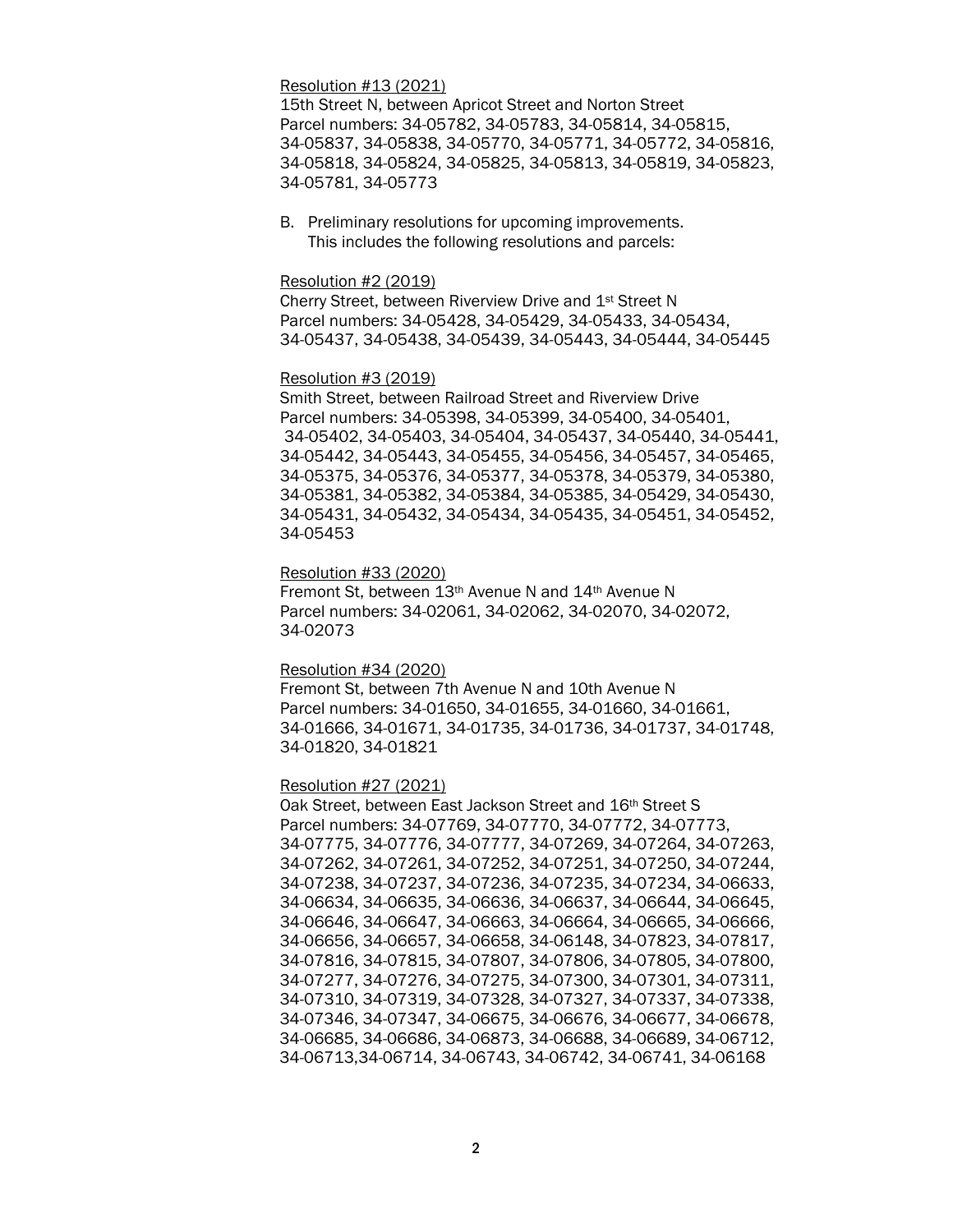Resolution #39 (2021)

West Jackson Street, between West Riverview Expressway and Jackson Street Bridge

Parcel numbers: 34-02466, 34-02465, 34-02450, 34-02591, 34-02595, 34-02594, 34-02585, 34-02579, 34-02597, 34-02580, 34-01828, 34-02525, 34-02520, 34-02518, 34-02526, 34-02440

# Resolution #40 (2021)

9th Avenue N, between 8th Avenue N and Fremont Street Parcel numbers: 34-01625, 34-01626, 34-01627, 34-01628, 34-01629, 34-01630, 34-01631, 34-01632, 34-01651, 34-01652, 34-01653, 34-01654, 34-01655, 34-01656, 34-01657, 34-01658, 34-01659, 34-01660, 34-01911, 34-01912, 34-01913, 34-01919, 34-01920, 34-01921, 34-01953, 34-01954, 34-01956, 34-01957, 34-01958, 34-01959, 34-01960, 34-01952, 34-01929, 34-01930

### Resolution #41 (2021)

Apricot Street, between Broadway Street and 11<sup>th</sup> Street N, also Broadway Street, between Apricot Street and Franklin Street Parcel numbers: 34-05584, 34-05588, 34-05587, 34-05586, 34-05613, 34-05606, 34-05605, 34-05604, 34-05603, 34-05597, 34-05596, 34-05583, 34-05582, 34-05581

### Resolution #42 (2021)

Rosecrans Street, between 9th Avenue N and east termini Parcel numbers: 34-01550, 34-01734

C. Properties that have received Sidewalk Maintenance Notices and received improvements in 2021, but have not received an invoice for said work.

This includes the following parcels:

#### 2021 Sidewalk Maintenance Work

Parcel numbers: 34-05932, 34-05933, 34-07120, 34-07122, 34-07123, 34-07125, 34-07126, 34-07127, 34-07129, 34-07130, 34-07131, 34-07132, 34-07133, 34-07134, 34-07135, 34-07136, 34-07137, 34-07138, 34-07139, 34-07244, 34-07265, 34-07269, 34-07275, 34-07276, 34-07277, 34-07280, 34-07281, 34-07283, 34-07284, 34-07285, 34-07360, 34-07361, 34-07362, 34-07364, 34-07411, 34-07416, 34-07417, 34-07418, 34-07482, 34-07491, 34-07492, 34-07530, 34-07579, 34-07777, 34-07923, 34-07924, 34-07925, 34-07926, 34-07927, 34-07928, 34-07929, 34-07930, 34-07931, 34-07932, 34-07934, 34-07953, 34-07954, 34-07955, 34-07956, 34-07957, 34-07958, 34-07959, 34-07961, 34-07969, 34-07976, 34-07978, 34-07979, 34-07980, 34-07981, 34-07982, 34-07984, 34-07985, 34-07988, 34-07989, 34-07990, 34-07992, 34-07994, 34-08000, 34-08002, 34-08003, 34-08004, 34-08005, 34-08007, 34-08008, 34-08009, 34-08010, 34-08013, 34-08015, 34-08016, 34-08017, 34-08018, 34-08019, 34-07210, 34-07264, 34-07270, 34-07271, 34-07282